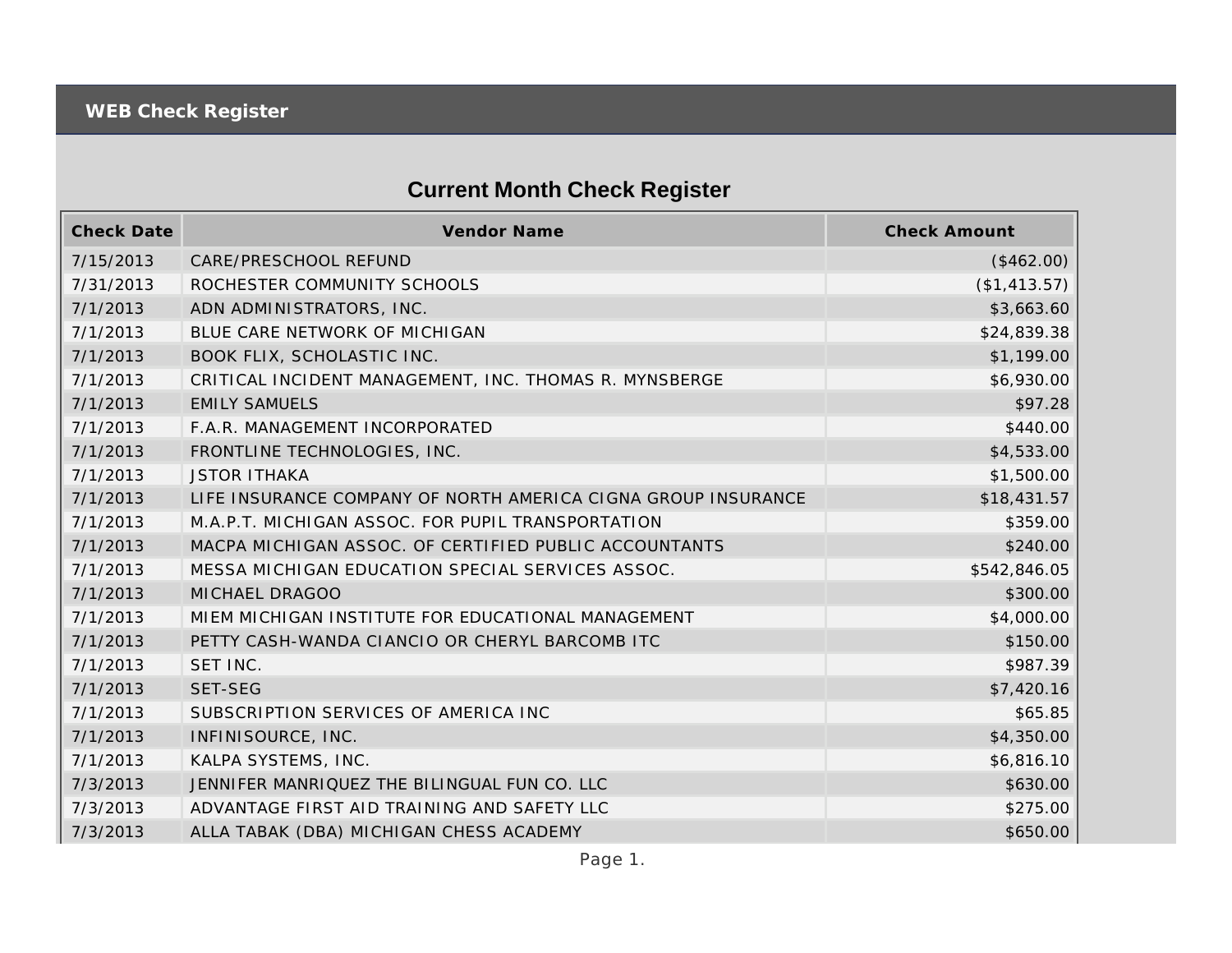| <b>Check Date</b> | Vendor Name                                                     | <b>Check Amount</b> |
|-------------------|-----------------------------------------------------------------|---------------------|
| 7/3/2013          | <b>CENGAGE LEARNING</b>                                         | \$10,312.30         |
| 7/3/2013          | <b>CHARLES ERNEST COMSTOCK</b>                                  | \$374.00            |
| 7/3/2013          | CHARLES M. KAZALEH                                              | \$240.00            |
| 7/3/2013          | CONTRACT PAPER GROUP, INC.                                      | \$1,014.80          |
| 7/3/2013          | CYNTHIA VALENTINE                                               | \$36.16             |
| 7/3/2013          | DETROIT SCIENCE FOR KIDS, INC. DBA/ MAD SCIENCE OF DETROIT      | \$2,200.00          |
| 7/3/2013          | LEARNING SCIENCES INTERNATIONAL LLC                             | \$11,000.00         |
| 7/3/2013          | MATHESON TRI-GAS, INC.                                          | \$408.85            |
| 7/3/2013          | MCGRAW-HILL SCHOOL PUBLICATION                                  | \$3,570.45          |
| 7/3/2013          | MICHAEL DRAGOO                                                  | \$256.06            |
| 7/3/2013          | PROVIDENCE OCCUPATIONAL HEALTH PARTNERS                         | \$10.00             |
| 7/3/2013          | RELIABLE DELIVERY LOGISTICS, INC.                               | \$1,710.13          |
| 7/3/2013          | <b>TODD BEYER</b>                                               | \$336.00            |
| 7/3/2013          | WAGEWORKS, INC                                                  | \$931.12            |
| 7/3/2013          | WALLED LAKE CONSOLIDATED SCHOOLS                                | \$27,176.11         |
| 7/10/2013         | SHAILEE PATEL                                                   | \$80.00             |
| 7/10/2013         | CHARLES M. GELARDI                                              | \$141.20            |
| 7/10/2013         | COUNTRY PRIDE DAIRY, INC.                                       | \$130.25            |
| 7/10/2013         | JET'S PIZZA                                                     | \$118.75            |
| 7/10/2013         | MICHIGAN ASCD MICHIGAN ASSOC. FOR SUPERVISION & CURRICULUM DEV. | \$3,501.50          |
| 7/10/2013         | STAR TRAC ENTERPRISE LLC                                        | \$1,500.00          |
| 7/10/2013         | <b>AT&amp;T LONG DISTANCE</b>                                   | \$275.45            |
| 7/10/2013         | DANIELLE BIRDYSHAW                                              | \$77.08             |
| 7/10/2013         | DISTRICT REIMBURSEMENTS/REFUNDS                                 | \$688.50            |
| 7/10/2013         | EVER KOLD REFRIGERATION                                         | \$867.00            |
| 7/10/2013         | EXELON CORPORATION CONSTELLATION NEW ENERGY - GAS DIVISION, LLC | \$0.00              |
| 7/10/2013         | EXELON CORPORATION CONSTELLATION NEW ENERGY - GAS DIVISION, LLC | \$19,852.57         |
| 7/10/2013         | <b>GCA SERVICES GROUP</b>                                       | \$0.00              |
| 7/10/2013         | <b>GCA SERVICES GROUP</b>                                       | \$0.00              |
| 7/10/2013         | <b>GCA SERVICES GROUP</b>                                       | \$123,777.81        |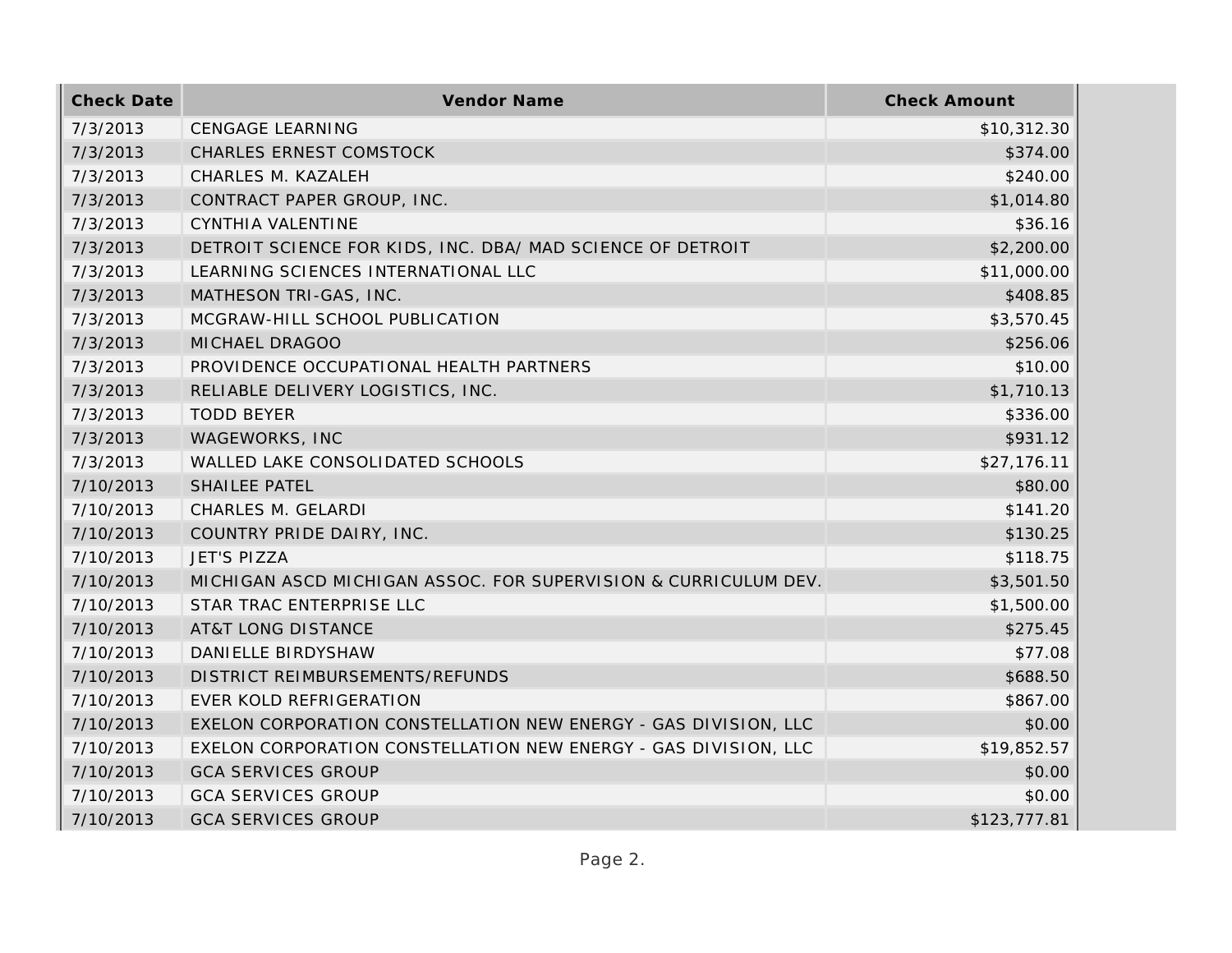| <b>Check Date</b> | Vendor Name                                               | <b>Check Amount</b> |
|-------------------|-----------------------------------------------------------|---------------------|
| 7/10/2013         | <b>GCA SERVICES GROUP</b>                                 | \$1,414.94          |
| 7/10/2013         | <b>HOLLAND DESK &amp; CHAIR</b>                           | \$11,491.00         |
| 7/10/2013         | <b>LAUREN NIZOL</b>                                       | \$1,044.95          |
| 7/10/2013         | MARSHALL MUSIC                                            | \$0.00              |
| 7/10/2013         | MARSHALL MUSIC                                            | \$4,030.00          |
| 7/10/2013         | NEOLA, INC                                                | \$1,012.88          |
| 7/10/2013         | OAKLAND COUNTY SCHOOL BOARD ASSOC. (O.C.S.B.A.)           | \$60.00             |
| 7/10/2013         | PEARSON NCS PEARSON                                       | \$46,406.00         |
| 7/10/2013         | POS SYSTEMS GROUP INC                                     | \$2,650.00          |
| 7/10/2013         | RONALD J. WEBBER                                          | \$644.75            |
| 7/10/2013         | SHEILA HOLLY                                              | \$149.66            |
| 7/10/2013         | AARON D. COX                                              | \$285.30            |
| 7/17/2013         | AARON D. COX                                              | (\$285.30)          |
| 7/10/2013         | AXA EQUITABLE EQUI-VEST                                   | \$111.08            |
| 7/10/2013         | CHAPTER 13 TRUSTEE DAVID WM. RUSKIN                       | \$770.09            |
| 7/10/2013         | INTERNATIONAL UNION OPERATING ENGINEERS, LOCAL 324        | \$115.72            |
| 7/10/2013         | <b>MEFSA</b>                                              | \$210.35            |
| 7/10/2013         | MISDU MICHIGAN STATE DISBURSEMENT                         | \$2,334.35          |
| 7/10/2013         | NOVI EDUCATION ASSOC c/o CHANDRA MADAFFERI - HS           | \$309.63            |
| 7/10/2013         | UNITED WAY                                                | \$95.00             |
| 7/10/2013         | UNIVERSITY OF MICHIGAN                                    | \$0.00              |
| 7/10/2013         | ANGELA VAUGHAN                                            | \$363.24            |
| 7/10/2013         | <b>STEVE MATTHEWS</b>                                     | \$309.00            |
| 7/11/2013         | DISTRICT REIMBURSEMENTS/REFUNDS                           | \$577.93            |
| 7/16/2013         | MCCARTHY & SMITH, INC. FOR NOVI COMMUNITY SCHOOL DISTRICT | \$0.00              |
| 7/16/2013         | MCCARTHY & SMITH, INC. FOR NOVI COMMUNITY SCHOOL DISTRICT | \$86,885.65         |
| 7/18/2013         | FANNING/HOWEY ASSOCIATES, INC.                            | \$3,275.00          |
| 7/18/2013         | TRUSCOTT ROSSMAN GROUP, LLC TRUSCOTT ROSSMAN              | \$375.00            |
| 7/18/2013         | ARCH ENVIRONMENTAL GROUP, INC.                            | \$806.50            |
| 7/18/2013         | CITY OF NOVI WATER & SEWER DEPARTMENT                     | \$0.00              |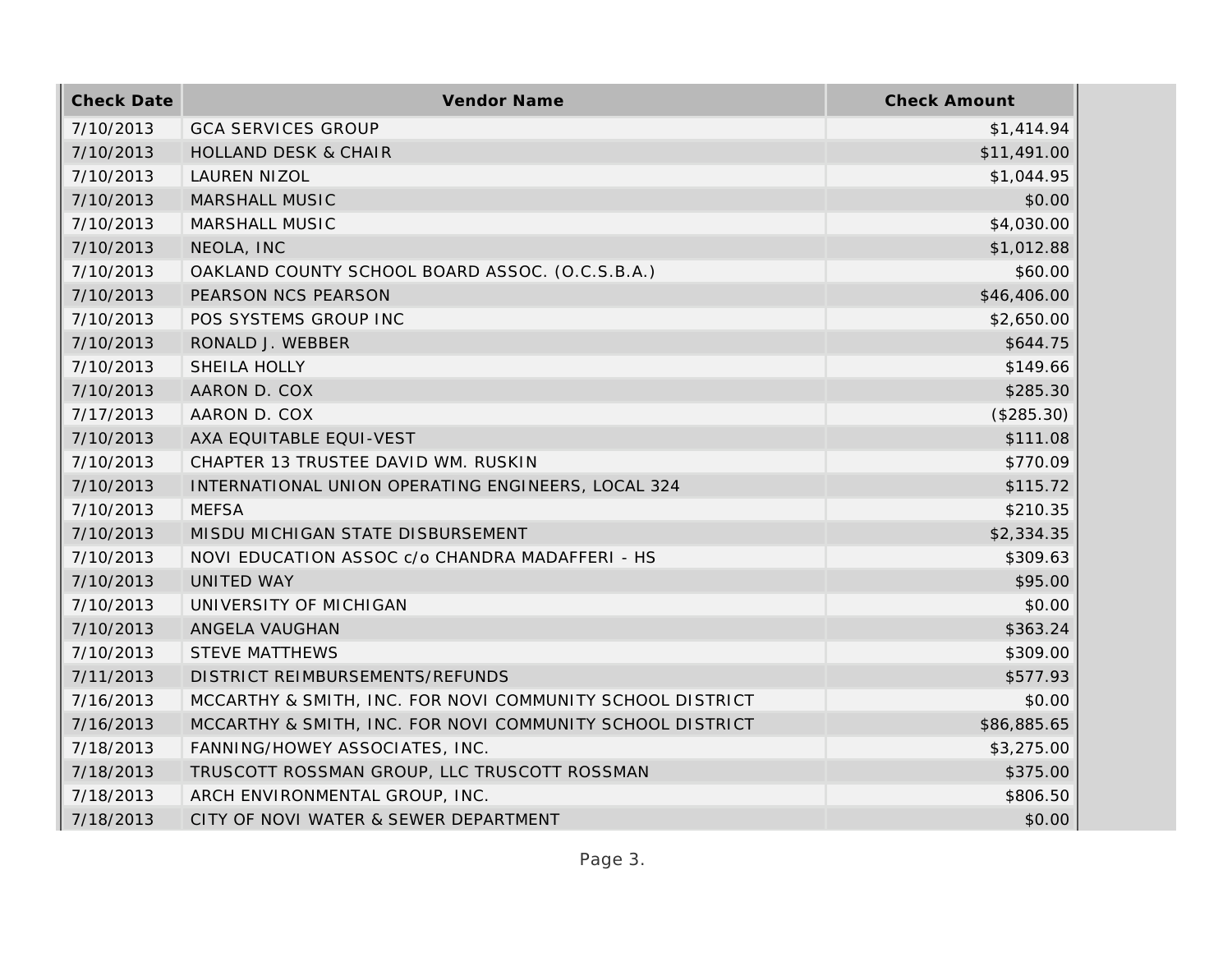| <b>Check Date</b> | Vendor Name                                         | <b>Check Amount</b> |
|-------------------|-----------------------------------------------------|---------------------|
| 7/18/2013         | CITY OF NOVI WATER & SEWER DEPARTMENT               | \$25,306.32         |
| 7/18/2013         | COMMUNICATIONS INFRASTRUCTURE RESOURCES, INC. (CIR) | \$365.00            |
| 7/18/2013         | FANNING/HOWEY ASSOCIATES, INC.                      | \$300.00            |
| 7/18/2013         | <b>JOSHUA JARRELL</b>                               | \$63.10             |
| 7/18/2013         | NETECH CORP.                                        | \$155.00            |
| 7/18/2013         | NTH CONSULTANTS, LTD                                | \$8,962.50          |
| 7/18/2013         | OAKLAND COUNTY TREASURER                            | \$71.73             |
| 7/18/2013         | OAKLAND SCHOOLS                                     | \$450.00            |
| 7/18/2013         | OBSERVER & ECCENTRIC (ADS - NOVI NEWS)              | \$275.10            |
| 7/18/2013         | PITNEY BOWES PURCHASE POWER                         | \$6,000.00          |
| 7/18/2013         | RICOH USA, INC.                                     | \$0.00              |
| 7/18/2013         | RICOH USA, INC.                                     | \$0.00              |
| 7/18/2013         | RICOH USA, INC.                                     | \$15,472.36         |
| 7/18/2013         | SBSI SOFTWARE INC.                                  | \$2,190.60          |
| 7/18/2013         | SE REIMBURSEMENT/REFUND                             | \$33.46             |
| 7/18/2013         | THRUN LAW FIRM, P.C.                                | \$17,366.68         |
| 7/18/2013         | <b>ALYSON RYAN</b>                                  | \$200.00            |
| 7/18/2013         | <b>KACEY LEIGH SHELDON</b>                          | \$150.00            |
| 7/18/2013         | AT&T                                                | \$1,734.82          |
| 7/18/2013         | AT&T                                                | \$62.60             |
| 7/18/2013         | <b>AT&amp;T MOBILITY</b>                            | \$418.73            |
| 7/18/2013         | ATHLETIC REIMBURSEMENTS/REFUNDS                     | \$110.00            |
| 7/18/2013         | CARE/PRESCHOOL REFUND                               | \$462.00            |
| 7/18/2013         | CAROL SPRYS                                         | \$197.47            |
| 7/18/2013         | CHARLES M. KAZALEH                                  | \$345.00            |
| 7/18/2013         | CHRISTINE M. DIATIKAR                               | \$71.91             |
| 7/18/2013         | COMMUNITY EDUCATION REFUND                          | \$25.00             |
| 7/18/2013         | COMMUNITY EDUCATION REFUND                          | \$508.00            |
| 7/18/2013         | COMMUNITY EDUCATION REFUND                          | \$480.00            |
| 7/18/2013         | COMMUNITY EDUCATION REFUND                          | \$460.00            |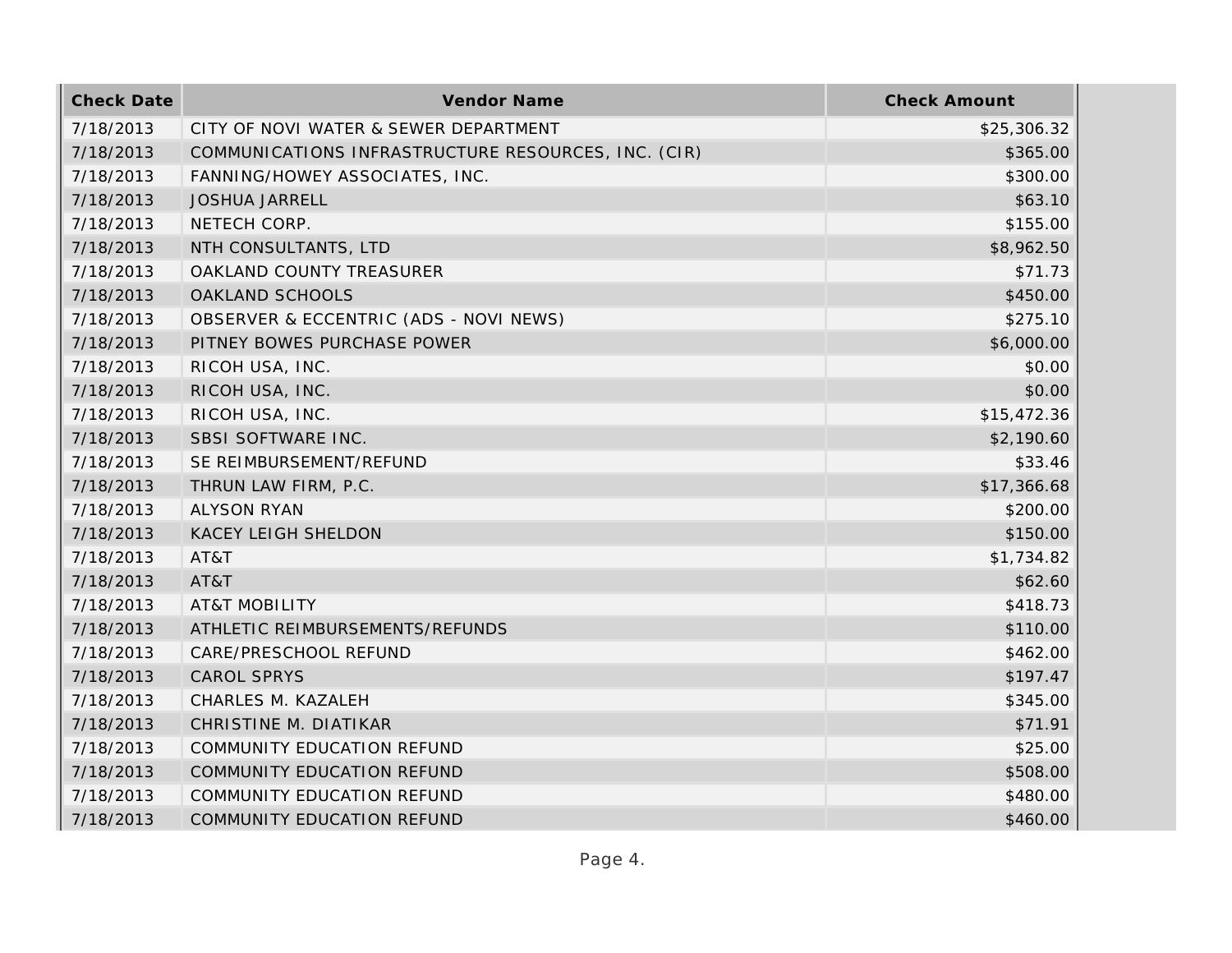| <b>Check Date</b> | <b>Vendor Name</b>                                         | <b>Check Amount</b> |
|-------------------|------------------------------------------------------------|---------------------|
| 7/18/2013         | <b>COMMUNITY EDUCATION REFUND</b>                          | \$254.00            |
| 7/18/2013         | BIZ Z3, LLC COMPUTER EXPLORERS                             | \$558.00            |
| 7/18/2013         | DEBORAH LIM-ARENA                                          | \$599.50            |
| 7/18/2013         | DETROIT SCIENCE FOR KIDS, INC. DBA/ MAD SCIENCE OF DETROIT | \$1,540.00          |
| 7/18/2013         | ELITE FUND, INC.                                           | \$625.00            |
| 7/18/2013         | FLEETPRIDE, INC.                                           | \$8,266.00          |
| 7/18/2013         | INTERNATIONAL BACCALAUREATE ORGANIZATION                   | \$10,556.00         |
| 7/18/2013         | <b>KEVIN JEFF</b>                                          | \$392.00            |
| 7/18/2013         | <b>LESLEY HARRINGTON</b>                                   | \$175.00            |
| 7/18/2013         | MASPA MICHIGAN ASSOC. OF SCHOOL PERSONNEL ADMIN (MASPA)    | \$115.00            |
| 7/18/2013         | <b>MELISSA BLOCK</b>                                       | \$3,000.00          |
| 7/18/2013         | MICHIGAN NEGOTIATORS ASSOC.                                | \$200.00            |
| 7/18/2013         | MID-AMERICAN POMPON, INC.                                  | \$300.00            |
| 7/18/2013         | NETECH CORP.                                               | \$30,069.15         |
| 7/18/2013         | OAKLAND COUNTY SCHOOL BUSINESS OFFICIALS                   | \$75.00             |
| 7/18/2013         | OAKLAND SCHOOLS                                            | \$125.00            |
| 7/18/2013         | THE OMNI GROUP                                             | \$9,840.00          |
| 7/18/2013         | SAFEWAY SHREDDING LLC                                      | \$130.00            |
| 7/18/2013         | SEG WORKERS COMPENSATION FUND                              | \$20,434.00         |
| 7/18/2013         | <b>STEVE MIMS</b>                                          | \$1,396.00          |
| 7/18/2013         | THREADWORKS, LTD                                           | \$345.00            |
| 7/18/2013         | THRUN LAW FIRM, P.C.                                       | \$395.00            |
| 7/18/2013         | <b>TODD BEYER</b>                                          | \$288.00            |
| 7/18/2013         | UNIVERSITY OF MICHIGAN                                     | \$100.00            |
| 7/18/2013         | WILDLIFE SAFARI NELSON O. PEARSON III                      | \$500.00            |
| 7/18/2013         | MAKERBOT INDUSTRIES LLC                                    | \$182.40            |
| 7/18/2013         | VINTAGE BOOK CO. TEXTBOOK WAREHOUSE, LLC                   | \$7,283.60          |
| 7/18/2013         | MIDDLE CITIES RISK MANAGEMENT TRUST                        | \$165,853.00        |
| 7/23/2013         | BROADCAST MUSIC INC. BMI                                   | \$319.00            |
| 7/23/2013         | CITY OF NOVI TREASURER'S OFFICE                            | \$16,787.65         |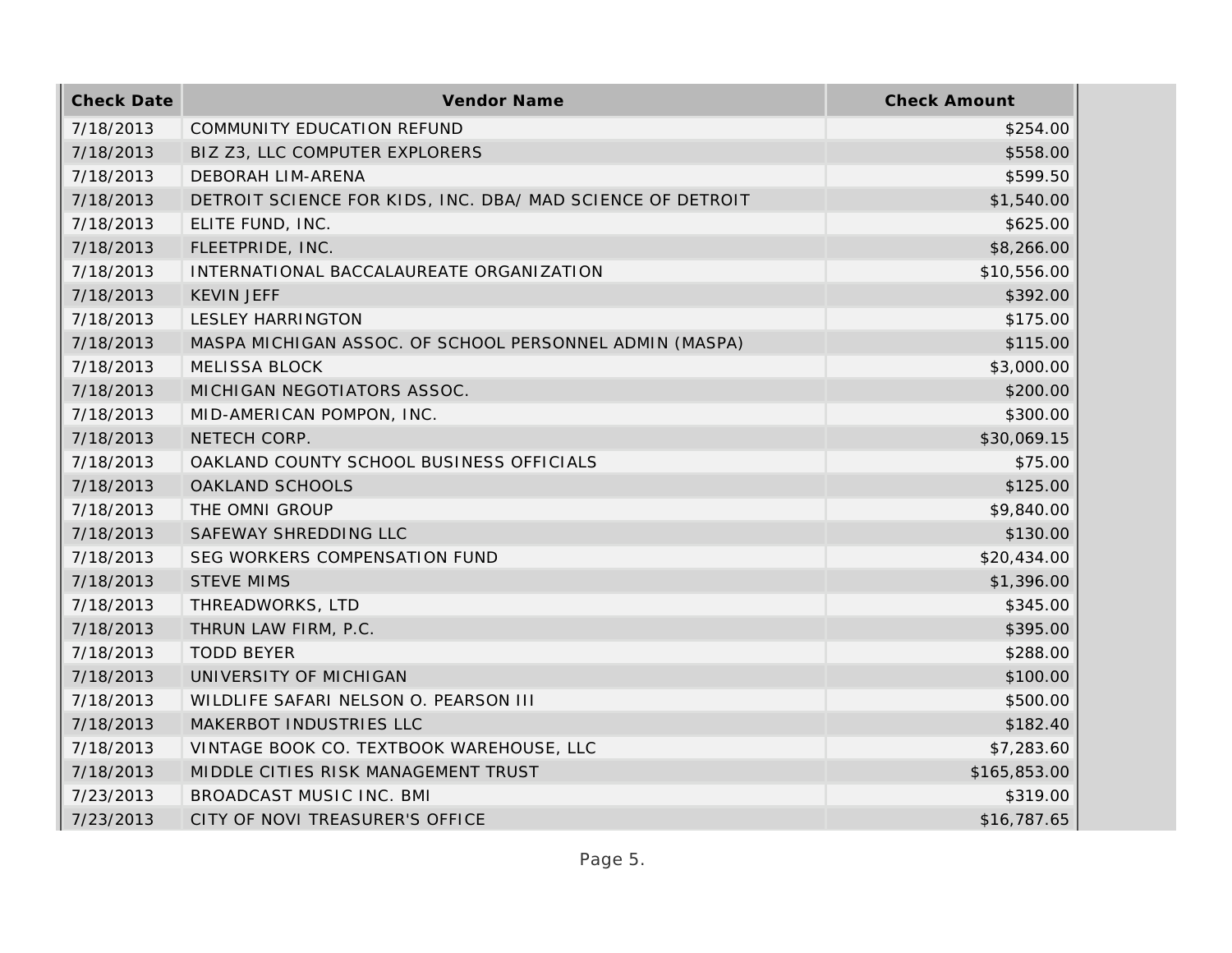| <b>Check Date</b> | Vendor Name                                                     | <b>Check Amount</b> |
|-------------------|-----------------------------------------------------------------|---------------------|
| 7/23/2013         | EXELON CORPORATION CONSTELLATION NEW ENERGY - GAS DIVISION, LLC | \$0.00              |
| 7/23/2013         | EXELON CORPORATION CONSTELLATION NEW ENERGY - GAS DIVISION, LLC | \$15,523.73         |
| 7/23/2013         | LENOVO (UNITED STATES) INC.                                     | \$900.00            |
| 7/23/2013         | MI SCHOOLS ENERGY COOPERATIVE                                   | \$0.00              |
| 7/23/2013         | MI SCHOOLS ENERGY COOPERATIVE                                   | \$85,785.69         |
| 7/24/2013         | FANNING/HOWEY ASSOCIATES, INC.                                  | \$1,950.00          |
| 7/24/2013         | NETECH CORP.                                                    | \$0.00              |
| 7/24/2013         | NETECH CORP.                                                    | \$27,769.39         |
| 7/24/2013         | A PARTS WAREHOUSE                                               | \$2,040.00          |
| 7/24/2013         | <b>BETH HENDERSON</b>                                           | \$179.67            |
| 7/24/2013         | <b>CUMMINS BRIDGEWAY LLC</b>                                    | \$273.60            |
| 7/24/2013         | HOLLAND BUS COMPANY                                             | \$306.19            |
| 7/24/2013         | LAKEWOOD TRUCK & TRAILER PARTS                                  | \$18.08             |
| 7/24/2013         | PROVIDENCE OCCUPATIONAL HEALTH PARTNERS                         | \$75.00             |
| 7/24/2013         | A PARTS WAREHOUSE                                               | \$101.60            |
| 7/24/2013         | ABLE TESTING CO. ROBERT HARVEY                                  | \$90.00             |
| 7/24/2013         | ALLEGRA PLYMOUTH                                                | \$59.90             |
| 7/24/2013         | CARE/PRESCHOOL REFUND                                           | \$953.50            |
| 7/24/2013         | <b>CENGAGE LEARNING</b>                                         | \$1,995.00          |
| 7/24/2013         | CINTAS CORPORATION #31                                          | \$250.68            |
| 7/24/2013         | CUMMINS BRIDGEWAY LLC                                           | \$193.34            |
| 7/24/2013         | <b>DEBRA FATT</b>                                               | \$29.91             |
| 7/24/2013         | <b>ESPAR OF MICHIGAN</b>                                        | \$913.31            |
| 7/24/2013         | EXECUTIVE ENERGY SERVICES, LLC ATTN: ACCOUNTS RECEIVABLE        | \$400.00            |
| 7/24/2013         | <b>FLASH GLASS</b>                                              | \$95.00             |
| 7/24/2013         | FLEETPRIDE, INC.                                                | \$664.14            |
| 7/24/2013         | FRANKLIN COVEY CLIENT SALES, INC.                               | \$1,500.00          |
| 7/24/2013         | GLOBAL COMPLIANCE NETWORK, INC.                                 | \$425.00            |
| 7/24/2013         | HOLLAND BUS COMPANY                                             | \$360.92            |
| 7/24/2013         | LAKEWOOD TRUCK & TRAILER PARTS                                  | \$42.86             |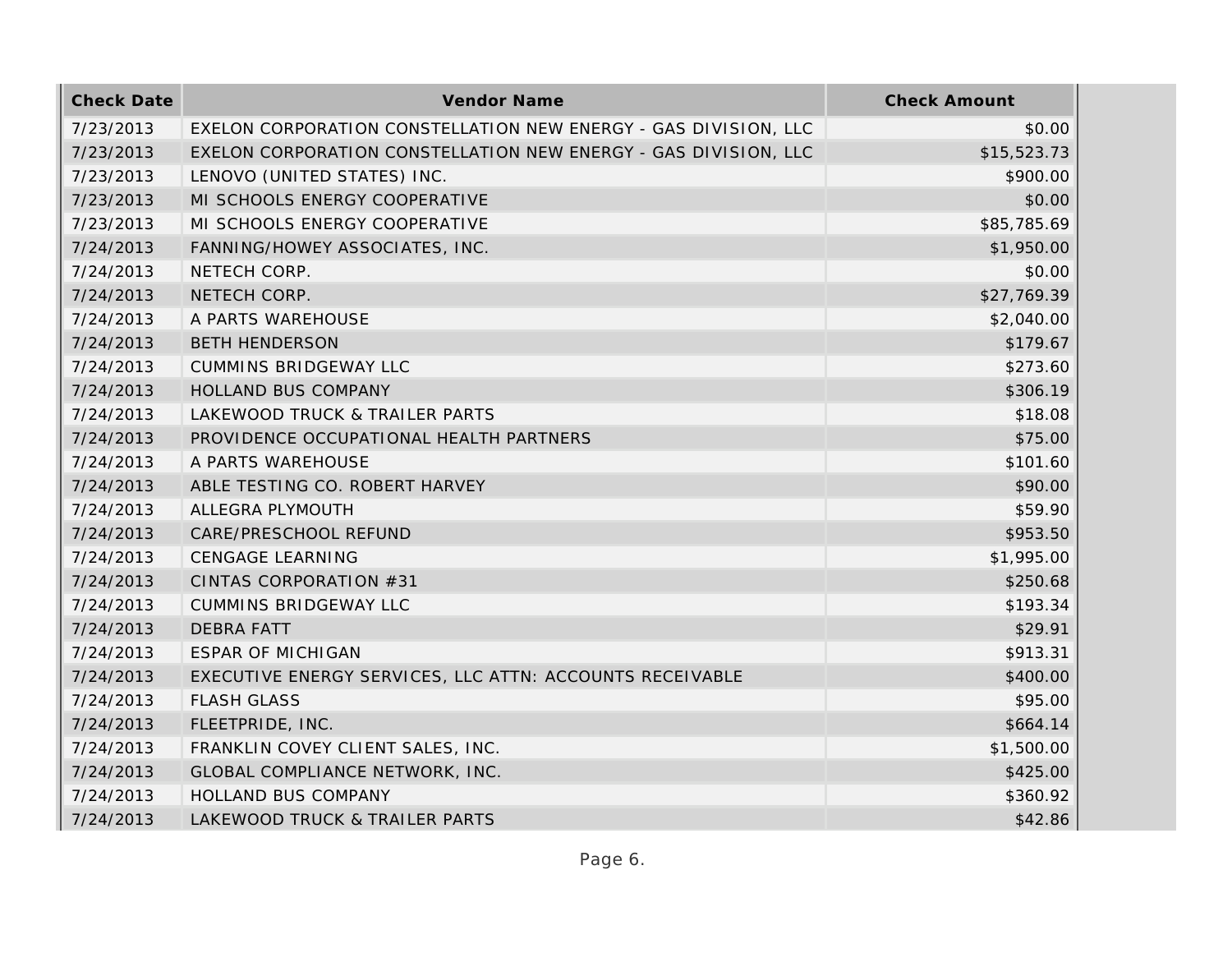| <b>Check Date</b> | <b>Vendor Name</b>                                         | <b>Check Amount</b> |
|-------------------|------------------------------------------------------------|---------------------|
| 7/24/2013         | LINDSEY PINTAR                                             | \$417.13            |
| 7/24/2013         | <b>LYNNE BLOOM</b>                                         | \$1,000.00          |
| 7/24/2013         | <b>MICHIGAN CAT</b>                                        | \$4,783.32          |
| 7/24/2013         | NORTHWEST EVALUATION ASSOCIATION NWEA                      | \$69,591.00         |
| 7/24/2013         | THREADWORKS, LTD                                           | \$740.00            |
| 7/25/2013         | AXA EQUITABLE EQUI-VEST                                    | \$111.08            |
| 7/25/2013         | CHAPTER 13 TRUSTEE DAVID WM. RUSKIN                        | \$770.09            |
| 7/25/2013         | INTERNATIONAL UNION OPERATING ENGINEERS, LOCAL 324         | \$115.72            |
| 7/25/2013         | <b>MEFSA</b>                                               | \$15.30             |
| 7/25/2013         | MISDU MICHIGAN STATE DISBURSEMENT                          | \$2,235.14          |
| 7/25/2013         | PORTFOLIO RECOVERY ASSOCIATES, LLC C/O WEBER & OLCESE, PLC | \$396.49            |
| 7/25/2013         | UNITED WAY                                                 | \$50.00             |
| 7/31/2013         | OAKLAND SCHOOLS                                            | \$16,750.00         |
| 7/31/2013         | PROVIDENCE OCCUPATIONAL HEALTH PARTNERS                    | \$102.00            |
| 7/31/2013         | TOTAL EDUCATION SOLUTIONS                                  | \$65.00             |
| 7/31/2013         | A PARTS WAREHOUSE                                          | \$161.27            |
| 7/31/2013         | ADN ADMINISTRATORS, INC.                                   | \$3,521.60          |
| 7/31/2013         | ALLEGRA PLYMOUTH                                           | \$600.00            |
| 7/31/2013         | AT&T                                                       | \$853.74            |
| 7/31/2013         | BLUE CARE NETWORK OF MICHIGAN                              | \$27,852.32         |
| 7/31/2013         | <b>BRIAN BUSH</b>                                          | \$200.00            |
| 7/31/2013         | CINTAS CORPORATION #31                                     | \$83.56             |
| 7/31/2013         | DINSER'S FLOWERS & GREENHOUSES                             | \$45.00             |
| 7/31/2013         | ENVIRO-CLEAN SERVICES, INC.                                | \$0.00              |
| 7/31/2013         | ENVIRO-CLEAN SERVICES, INC.                                | \$117,991.87        |
| 7/31/2013         | <b>ESC PROMOTIONS</b>                                      | \$500.00            |
| 7/31/2013         | FIRST COMMONWEALTH c/o GUARDIAN                            | \$197.22            |
| 7/31/2013         | FLEETPRIDE, INC.                                           | \$244.90            |
| 7/31/2013         | <b>IB SOURCE</b>                                           | \$72.75             |
| 7/31/2013         | THE JAMES B. HENRY CENTER FOR EXECUTIVE DEVELOPMENT        | \$1,761.08          |